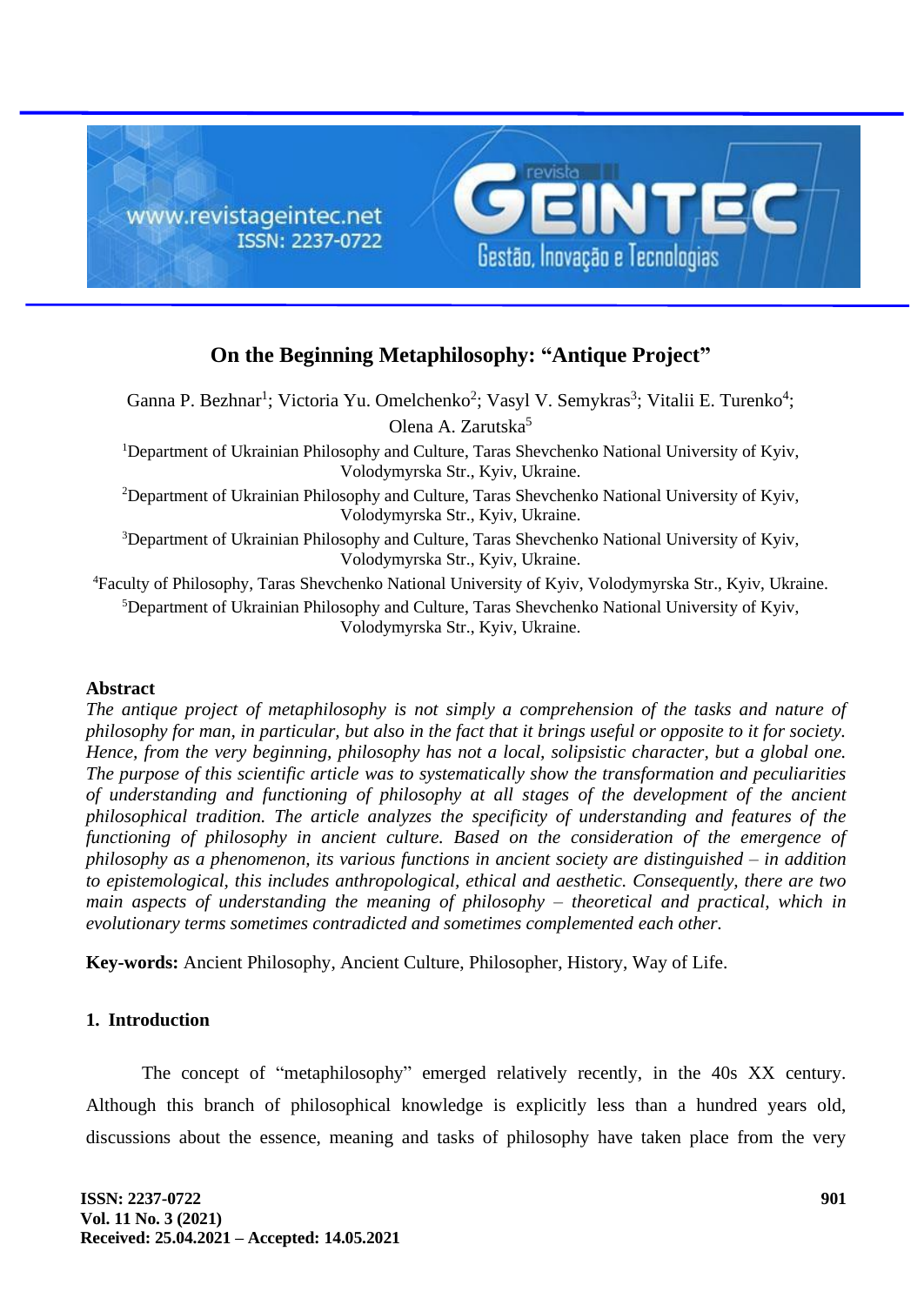beginning of its existence. It can be said that it is in antiquity that we see the first in the history of philosophy of perception of the understanding of this phenomenon of culture, which emphasized certain tasks of its existence. It is worth noting a number of fundamental studies devoted to understanding the understanding of the essence and tasks of ancient philosophy  $- P$ . Hadot (1995; 2002), K. Banicki (2015), D. Cooper (2012), M. Nussbaum (1994), M. Foucault (1986) and others. Although, they undoubtedly describe the problems we are exploring in some detail, one can nevertheless speak of the prevalence of an emphasis in them on the classical and Hellenistic periods of the ancient philosophical tradition.

It is impossible to talk about which understanding of philosophy is more true or preferable. All of them are good and correct to their premises and in this regard are equally true. Their choice and development depend on the theoretical and practical needs of people. Something similar (or close to this) can be said about specific concepts of metaphilosophy. They also represent a certain whole, that is, a set of interconnected consistent statements resting on certain premises (axioms). And in this sense, they are true. This truth should not be confused with another as an accurate, adequate view of the world. It is talking only about the reaction of a very definite thinker to the understanding of philosophy. And, apparently, the main thing is that there should be more such approaches. The wider and deeper the system of ideas about it, the more confident and expedient humanity will react to the challenges of philosophical discourse.

Thus, methodologically, it would be proceeded from the position of the famous historian of philosophy T. Oiserman, who combined historical-philosophical and metaphilosophical research (Oiserman, 2014). This decision is explained by "the fact that the subject of both the history of philosophy and metaphilosophy is philosophy. One could, of course, argue that these disciplines discuss the subject in different ways: the history of philosophy allows us to understand what philosophy once was, and metaphilosophy clarifies, what it is now or what it should be. In addition, the historian of philosophy is concerned with concrete philosophers rather than philosophy as such, not with the idea of philosophy, unlike the metaphilosopher. However, to this one can answer that the metaphilosopher, in any case, cannot do without empirical material, even if he talks about philosophy in a normative way. And the history of philosophy as once and delivers such material that helps to see behind the particulars of philosophical theories certain essential features that are needed by a metaphilosopher for normative reasoning about philosophy, for reasoning about what it should be" (Vasiliev, 2019).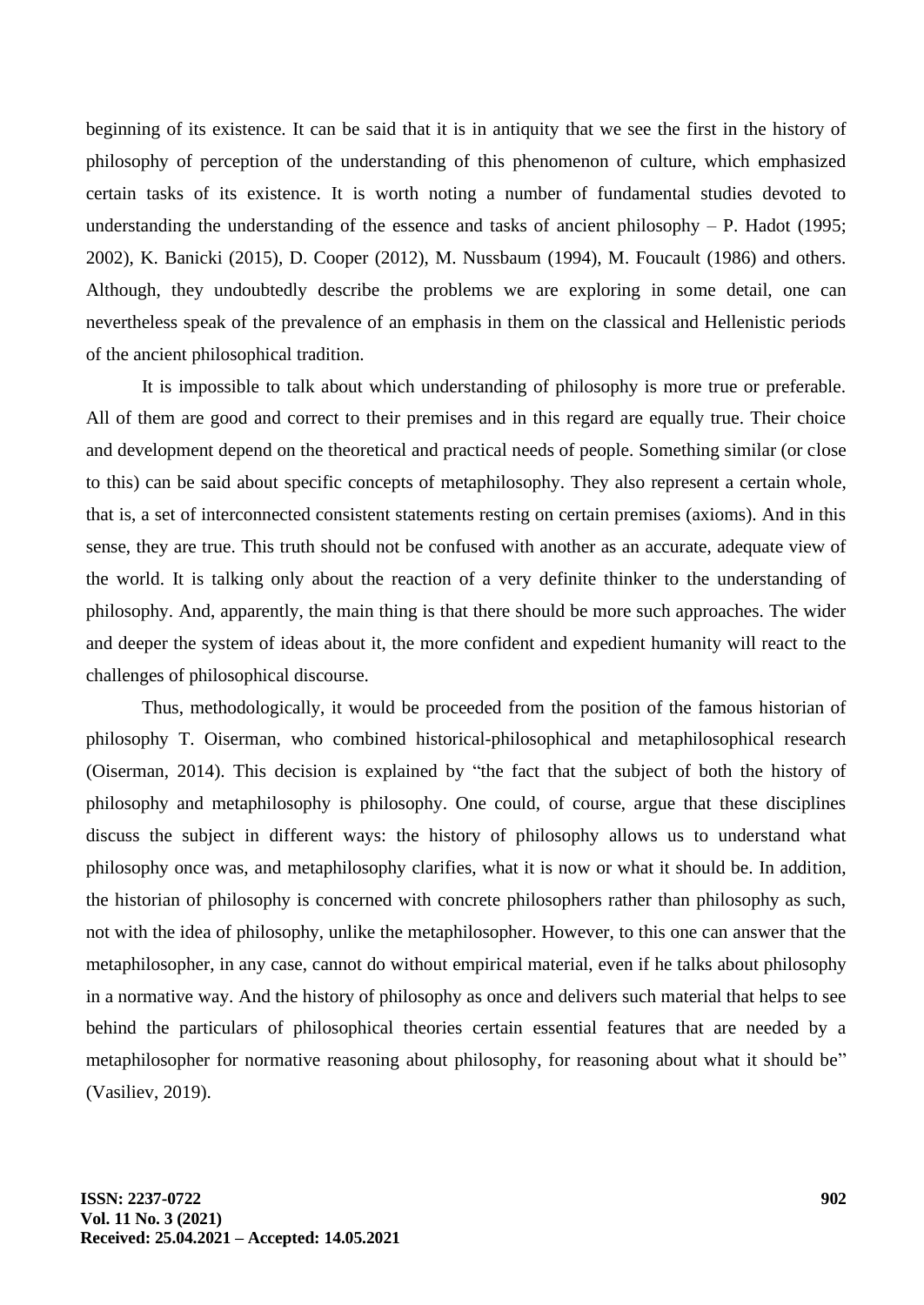Therefore, the purpose of this scientific article is to systematically show the transformation and peculiarities of understanding and functioning of philosophy at all stages of the development of the ancient philosophical tradition.

#### **2. The Functioning of Philosophy in the Pre-classical Period: Between "φιλοςοφία" and "ἱστορία"**

It is well known that thanks to the citation of the work of the ancient Greek philosopher and mechanic Heraclides Ponticus by the Neo-Platonist Simplicius, it is known that it was from the mouth of Pythagoras that the word "philosophy" was first heard (Laërtius, 1853; Cicero, 1918). Exactly, the question may arise: was there really no philosophy as a cultural phenomenon before, and if there was, then what did he represent himself and how was he understood? This formulation of the question is also due to the specifics of the functioning of the famous theological and philosophical concept ουσία: "ουσία του ὄντος" in the literal German translation means "the essence of being": we say "being of beings". "Essence" is something very complex and unusual because of the artificial linguistic form, which first arose in philosophical reasoning. Yet what defines the essence in the German linguistic form, we cannot attribute to the Greek expression. After all, ουσία is not an artificial term, which was originally invented in philosophical thought, but belongs to the everyday language and communication of the Greeks. Philosophy only took this word from the prephilosophical language. So, if this could happen by itself, then we can assume that the prephilosophical speech of the Greeks was already philosophical. And indeed, it is. The history of the main words of ancient philosophy is nothing more than an excellent evidence that the Greek language is philosophical, that is, it was not enriched with philosophical terminology, but already philosophized itself as a language and a way of communication (Kassen, 2011). Therefore, for example, it is incorrect to say that " $\alpha \gamma \dot{\alpha} \pi \eta$ " is exclusively connected with sacrifice, or that "έρως" is only passion, lust (Turenko, 2017).

If we proceed from the generally accepted chronology, then obviously the Milesian school "did not know" the word "philosophy". Hence, as A. Lebedev (2018) emphasizes: "The early Ionian "phisiologists" did not call themselves "philosophers", they called their new science "intelligence about nature" (περὶ φύσεως ἱστορία). Whatever Popper told us, it was precisely an empirical science based on observation, natural analogies, and empirical "proof" (τεκμήρια). There was no religious or ethical component in it, not because it was still "immature" or had not grown to Socrates and Plato, but because it was not their business and not their subject. It is foolish to reproach the compiler of a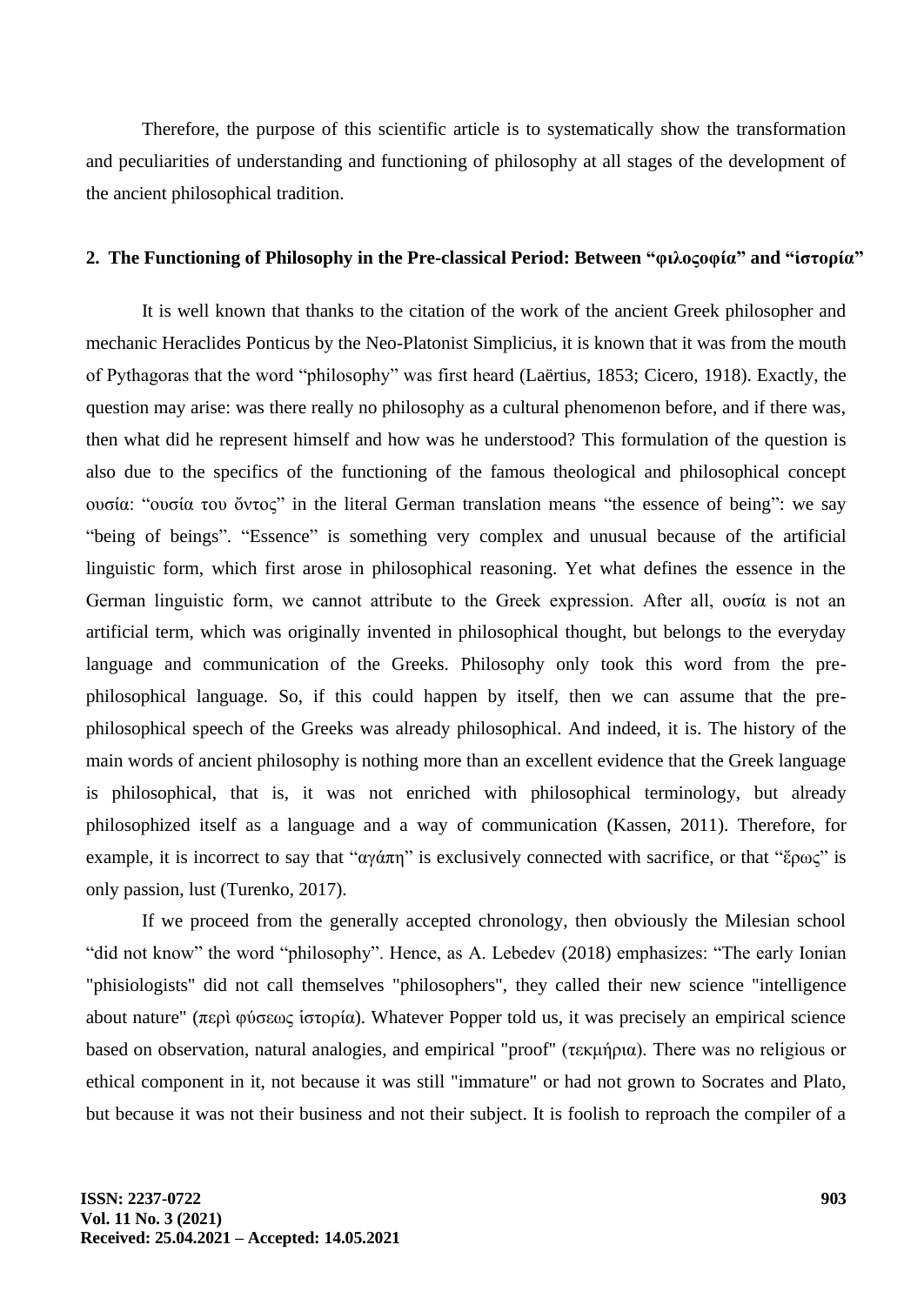first-class geographic atlas for not touching upon the question of the meaning of human life in his atlas".

Therefore, it is no coincidence that J. Deleuze and F. Guattari (1998) say explaining the reason for the appearance of philosophy as follows: "One of these characters is a friend; they even say that it reflects the Greek origin of philosophy – in other civilizations there were Sages, and the Greeks show us such "friends" who are not just more modest sages. As they say, it was the Greeks who finally recorded the death of the Sage and replaced him with philosophers, friends of wisdom who seek it, but do not formally possess it. However, the difference between a philosopher and a sage is not just in degree, as if on a certain scale: rather, the fact is that the ancient eastern sage thought in Figures, while the philosopher invented Concepts and began to think with them. All wisdom has changed a lot".

This is confirmed by the thought of the Greek scientist L. Kulabaritsis (2011): "philosophy was born speaking in Greek – a language that for at least a millennium remained its only language. And although the hegemony of the Greek disappeared in the West in the Roman era, we can add here the second millennium, because Latin-speaking philosophers continued to use Greek until the beginning of the Middle Ages. The historical connection between a specific language, namely Greek and the development of philosophy, is a unique phenomenon in history. Hence we can conclude that the Greek language is the language of the philosophy of par excellence".

Proceeding from this, a philosopher in the pre-classical period is not only one who is looking for the nature of being, understanding certain universal phenomena of the world, human life, but is directed to more practical activity, more "down to earth", if you will. His goal is to understand not only the "metaphysics" of being and human existence, but also their "physics". It is not for nothing that the so-called "Seven Sages of Greece" lived simultaneously with the Milesian school, who were often not teachers (with the exception of Thales), but "their wisdom, as A. Chanyshev (1981) emphasizes, cannot be attributed to either science or mythology. Here, apparently, the third spiritual source of philosophy manifested itself, namely, everyday consciousness, especially the one that reaches the level of worldly wisdom and which manifests itself in proverbs and sayings, sometimes rising to great generalization and depth".

Consequently, they were really a kind of "friends", helpers, advisors for the inhabitants of the cities where each of these "Seven Sages of Greece" lived. "That is why it is so difficult to find out what "friend" means, even among the Greeks and especially among them. Perhaps the word "friend" denotes a certain intimacy of craftsmanship, like a master's taste for material and potential dependence on it, like a carpenter with wood – a good carpenter is potentially dependent on wood, so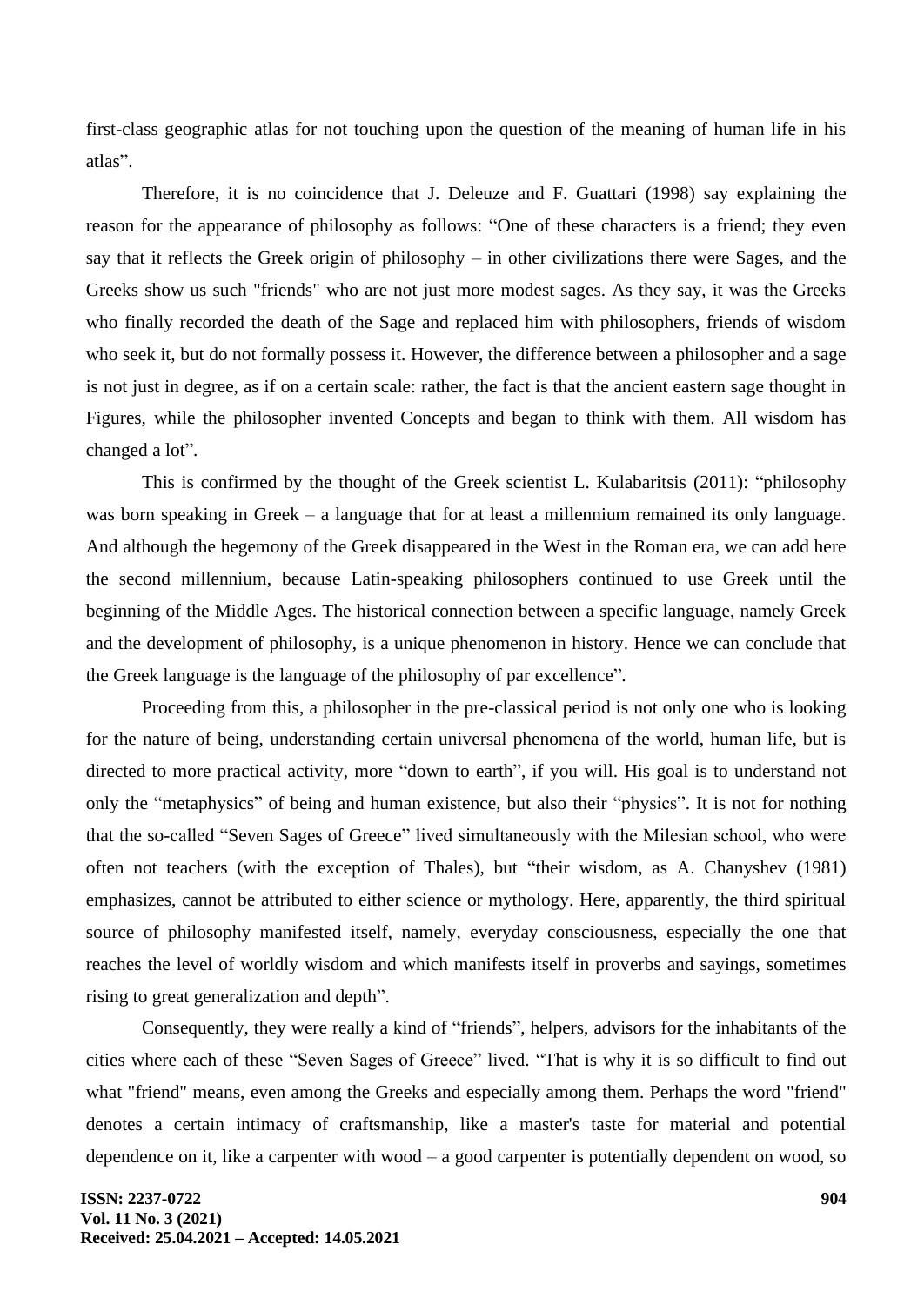he is a friend of wood? This is an important question, since in philosophy "the friend" is no longer understood as an external character, example, or empirical circumstance, but something internally present in thought, a condition of its very possibility, a living category, an element of transcendental experience. Thanks to philosophy, the Greeks decisively changed the position of a friend, who turned out to be correlated no longer with another person, but with a certain Being, Object, Integrity" (Deleuze and Gvattari, 1998).

At the same time, the "Western Greek lexeme "φιλοσοφία" created by Pythagoras, on the contrary, initially set itself educational tasks, had a strong religious and moral component and opposed the endless Universe of Anaximander with its cosmogonic vortices a finite harmonious musical and mathematical space (another semantic neologism). created by the divine mind. Pythagoras did not invent the words "philosophy" and "space" themselves (just as he did not invent the word "harmony"), but he invented their new, God-seeking, life-building and teleological semantics, which was later assimilated by Plato" (Lebedev, 2018).

In confirmation of the words of the Russian scholar of antiquity, a couple of ancient testimonies can be cited. For example, a quote from Herodotus's "History" (1920): "A guest from Athens! We have already heard a lot about your wisdom (sophiês) and wanderings, namely, that you, striving for wisdom (philosophéôn) and wishing to see the light, traveled many countries". These lines from Herodotus, as P. Hadot (1995) emphasizes, shed light on how wisdom and philosophy were understood then. Solon went on trips to gain new knowledge, to enrich his ideas about reality and about people, to discover other lands and other customs. Note once again that the pre-Socratics apparently designated their intellectual activity with the word history – "research". Knowledge such as that which Solon acquired over the years of wandering can make the one who possesses it a good judge in everything that concerns human life (Hadot, 2002).

It is also pertinent to recall one of the fragments of Heraclitus, namely: "Men-philosophers should know a lot" (Diels, 1912). In this regard, we can emphasize that "the first Greek thinkers, replacing mythological narration with a rational theory of the universe, at the same time retain the threefold scheme that structured mythological cosmogonies. They put forward a theory of the origin of the world, man and state. This theory is rational, since it seeks to explain the world not through the confrontation of the elements, but through the struggle of "physical" realities, of which one subjugates the others. This decisive turn is reflected in the polysemantic Greek word physis, in its primary use denoting the beginning, development and the end result of the process due to which something new is formed. The object of the intellectual activity of the early Greek thinkers, which they call research, history, is the general physis" (Hadot, 2002).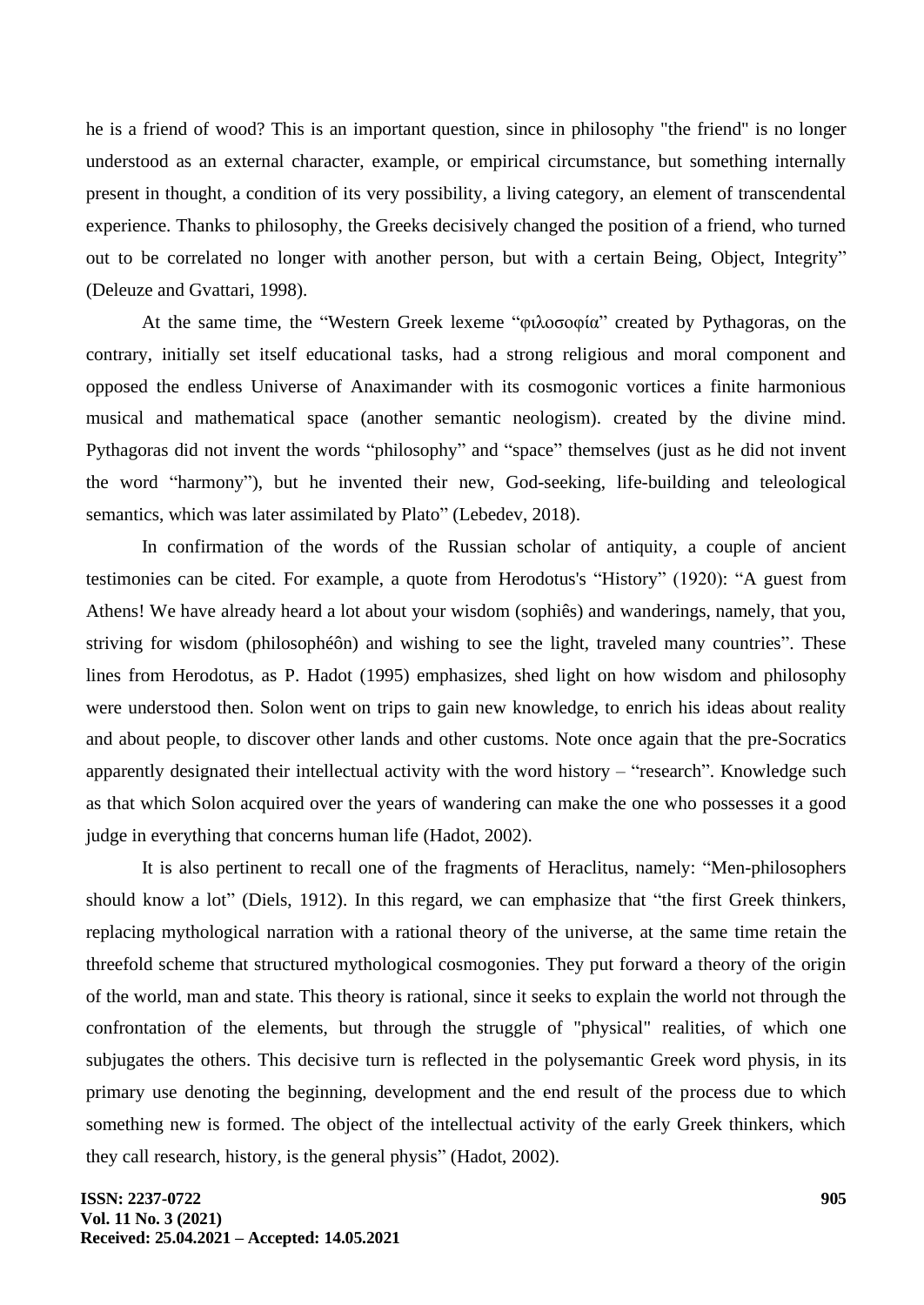Consequently, "metaphilosophy" in the period of early ancient Greek thinkers developed in two vectors: philosophy itself (Western Greek tradition) and history (Ionian). In fact, by this, the theoretical and practical (more precisely, applied) aspects of the existence of philosophy were laid. Already at the very origins, they understood that the essence of philosophical activity cannot be limited only to logical inferences and philosophical research, but it is also necessary for understanding the world (both in the physical and in the metaphysical planes) and man in all aspects of his life.

### **3. "Metaphilosophy" in the Classical and Hellenistic Periods: Theory vs Practice**

Posing the question of the relationship between the "gray-haired" theory and the "evergreen" tree of life, P. Hadot (2002) writes, that the primacy and decisive role of life in relation to theoretical constructions were expressed in ancient philosophy with particular clarity... After all, the ancient philosopher is, first of all, the person who lives a philosophical life and tirelessly improves himself, and ancient philosophy is a consciously and freely chosen philosophical way of life. This does not mean that the understanding of philosophy as a theoretical, "conceptualizing" activity was not characteristic of the philosophers of antiquity, but only implies that philosophical discourse was not at all considered an end in itself. In ancient thought, philosophical discourse was essentially aimed at justifying, explaining and theoretically substantiating the philosophical way of life (Garntsev, 1999). In this regard, as noted by E. Krotkov and T. Nosova (2009): "philosophical self-reflection, i.e., metaphilosophy, has the goal of constituting the problem field of philosophy, its language and methods, a complex of links between philosophy and science and religion, culture in general. The empirical basis of metaphilosophy is a discourse about questions (problems) that are considered to be philosophical".

Hence, "at the moment when the question of self-reflection about what philosophy is, is maturing within philosophy, and this happens almost simultaneously with the emergence of philosophy itself, then at the same time there is a question about what philosophy is not. For example, the formation of classical ancient philosophy can in many ways be viewed as a matter of metaphilosophical comprehension and separation of philosophy from sophistry, philosophy and philodoxia (love of opinions). "And those who value everything that exists by itself should be called philosophers (lovers of wisdom), and not lovers of opinions"" (Safonov, 2019). D. Cooper in this context identifies five vectors of understanding philosophy in the classical and Hellenistic periods: 1) Socratic; 2) Platonic; 3) Aristotelian; 4) Epicurean and skeptic; 5) Stoic (Cooper, 2012).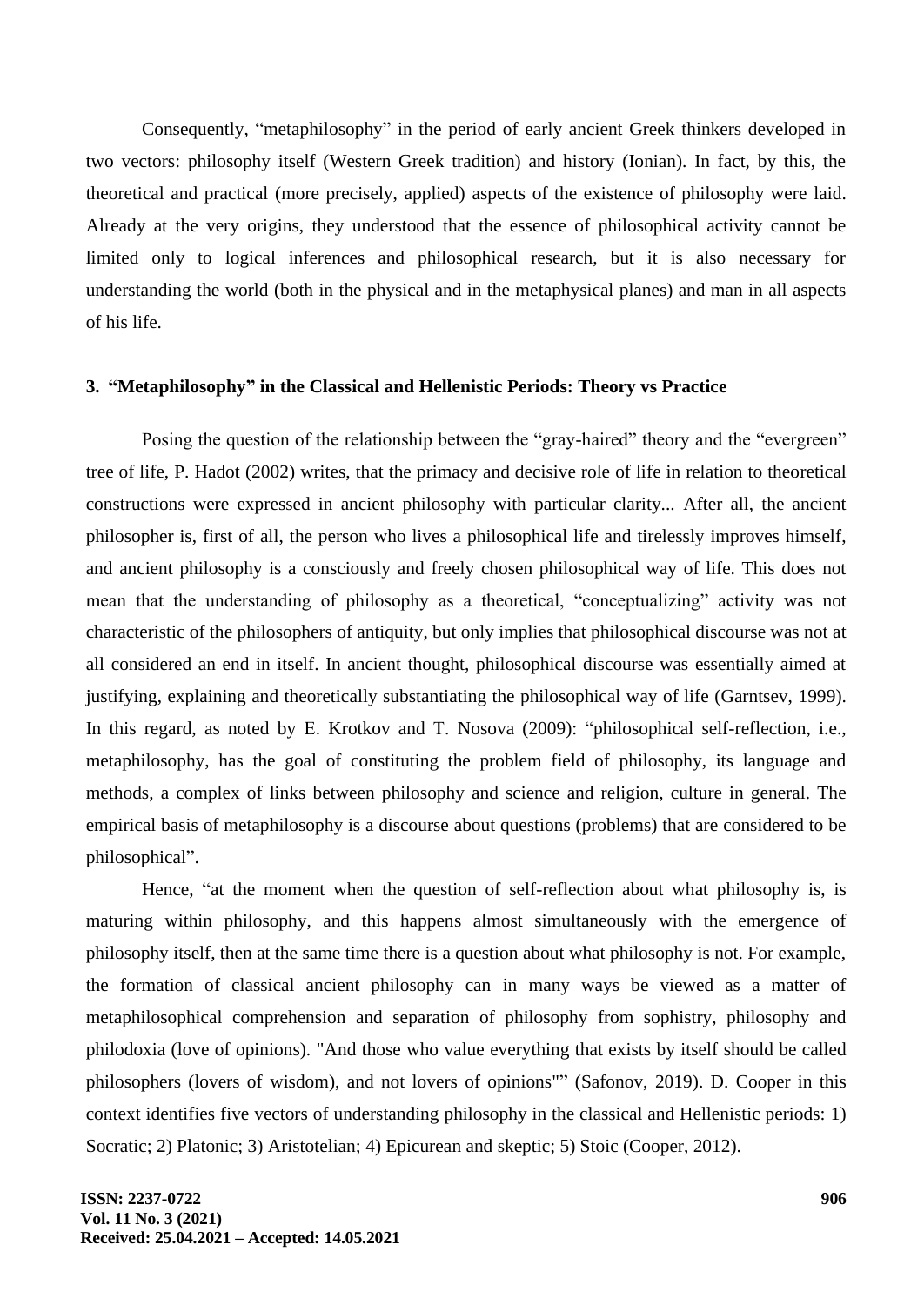Although, in our opinion, it is still more appropriate to divide the fourth vector, which means to distinguish between the epicurean and skepticist vectors of "metaphilosophy" in the ancient period of its development. At the same time, the Czech researcher K. Banicki, as if summing up Western researchers of "metaphilosophy" in antiquity, distinguishes mainly three directions of understanding the essence and tasks of philosophy in this period of the history of philosophy: philosophical therapy (M. Nussbaum), spiritual exercises (P. Hadot, 2002) and self-care (M. Foucault) (Banicki, 2015).

However, here it must be said that regardless of the above concepts of understanding the tasks and essence of philosophy, one can see that philosophy in antiquity, contrary to modern ideas about it, was not only and not so much a theoretical discipline, and even more so an exegesis of a certain kind of texts, but first of all – a way of life, which was based on this or that existential preference. And it is in this existential preference for a certain style or way of living that one should look for the beginning and foundation of the philosophical discourse that justifies, explains and conditions this way of life. In antiquity, a person is recognized as a philosopher not because of the originality or abundance of philosophical discourse, but because he leads a special life. In turn, discourse is recognized as philosophical only if it is translated into a certain way of life [Gadzhikurbanova, 2004].

Hence, as М. Garntsev (1999) emphasizes, "philosophical life and philosophical discourse are dialectically related: they are both incommensurable and inseparable. They are incommensurable, since philosophical life can do without philosophical discourse, which, moreover, cannot express the full depth of its existential background, sometimes associated with extraordinary experience. They are inseparable, since their all-round interdependence determines the completeness of the philosophical perception of the world, consciously brought to practical implementation. In other words:

- Firstly, the philosophical discourse, determined by the life choice, "articulates" and conceptually substantiates this choice;
- Secondly, discourse, expressing some kind of existential preference, becomes a means of active influence of the philosopher on himself and on others and thereby, according P. Hadot (2002), "performs an educational, educational, psychological, healing function";
- Thirdly, it, presenting itself in the form of a dialogue of the thinker with himself or with others, is an exercise in the philosophical way of life".

Based on this, we can conclude that the essence and task of philosophy in antiquity was not limited solely to the writing of treatises, the creation of certain academic institutions (Academy, Lyceum, "The Garden of Epicurus"), the development of new concepts and theories that would relate exclusively to this part culture of a given historical period. It was of great importance that philosophy,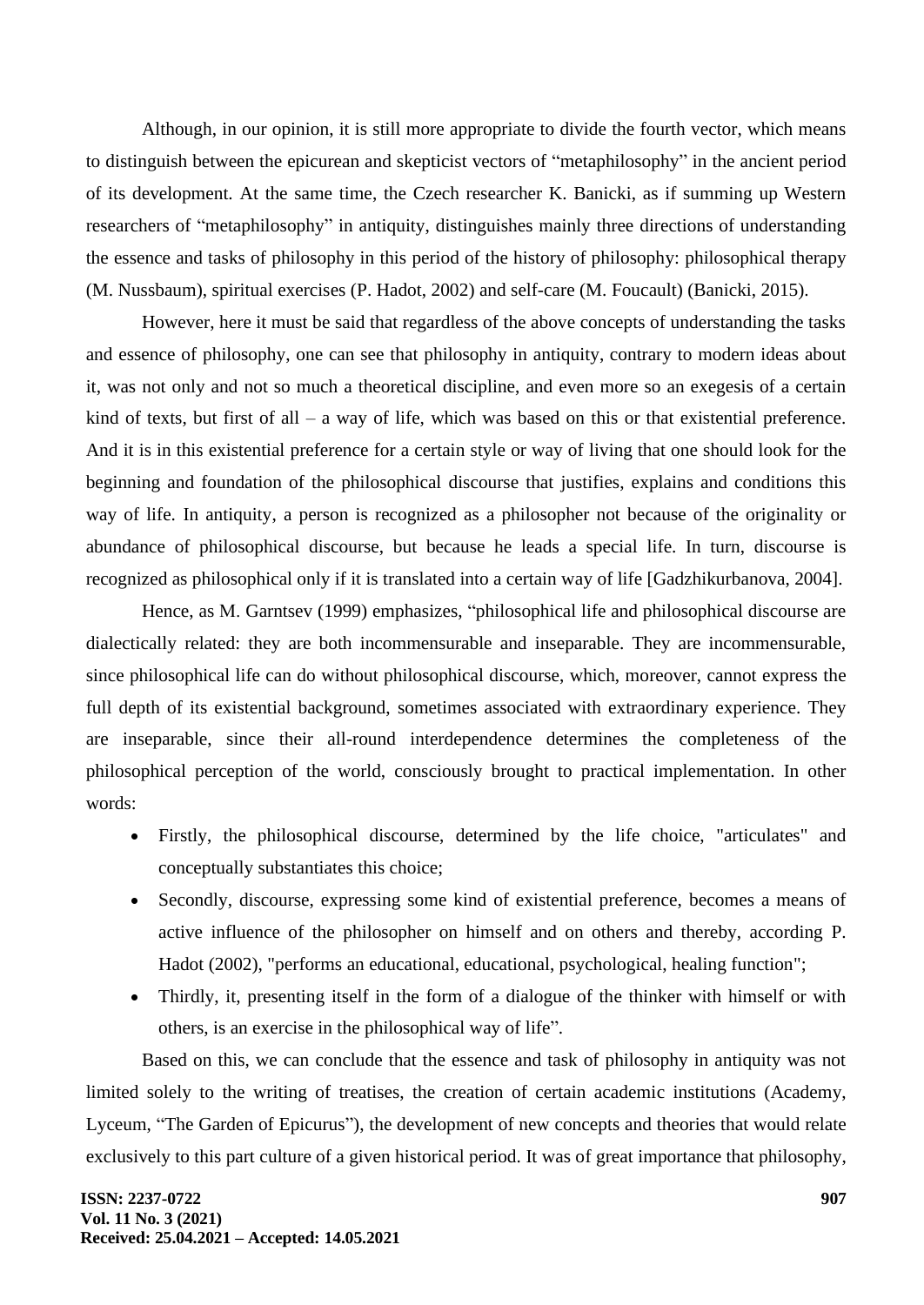in general, and any of the schools of ancient philosophy influenced various other areas of the then society – politics, literature, art, religion, etc. The philosophical way of life was not limited to the bearers of it themselves, but was received by those or representatives of society (here, at least, remember the Stoic emperor Marcus Aurelius).

In confirmation of this, it must be said that "M. Foucault notes that "self-care" (as one of the key aspects of understanding philosophy in the Hellenistic period) involved not only exercises in solitude (a kind of moral meditation of an individual), but also a certain kind of social practice, carried out more or less institutionalized structures such as neo-Pythagorean communities and epicurean circles. At the school of Epictetus, several categories of students were divided: some went to him temporarily, others stayed for a longer period and prepared themselves not only for the life of an ordinary citizen, but also for taking high public positions, finally, the third, who themselves decided to become professional philosophers, went through school rules and practices for guiding consciousness. The institution of private consultants became widespread (especially among the Roman aristocracy), who became advisers in individual everyday matters, and sometimes inspire political decisions" (Gadzhikurbanova, 2004).

Therefore, we can see that antiquity is so relevant, since it is this period that opens before us the reading of philosophy not only in its theoretical, ontological, metaphysical reading, but above all in its practical aspects. Philosophy becomes a methodology of understanding, an art of questioning and a way of life. Philosophy is possible in action, in the act of thought, in mastering the art of reading texts. Philosophy is life. Ancient sources say, first – to live, philosophize – then. Philosophy as a practice of life acquires its own special reading in antiquity.

#### **4. Conclusions**

Thus, having systematically analyzed the features of understanding the functioning of philosophy at different stages of ancient culture, we can draw the following conclusions:

1. In the pre-classical period of ancient Greek culture, chronologically and geographically, two vectors of understanding of philosophy can be distinguished. Initially, in the Ionian direction of early Greek thought, philosophy functioned primarily as empiricism, "intelligence about nature" (περὶ φύσεως ίστορία). And only with the appearance of the personality of Pythagoras and his school (Western Greek tradition) philosophy became a striving for wisdom and knowledge of the universal phenomena of being. The geographic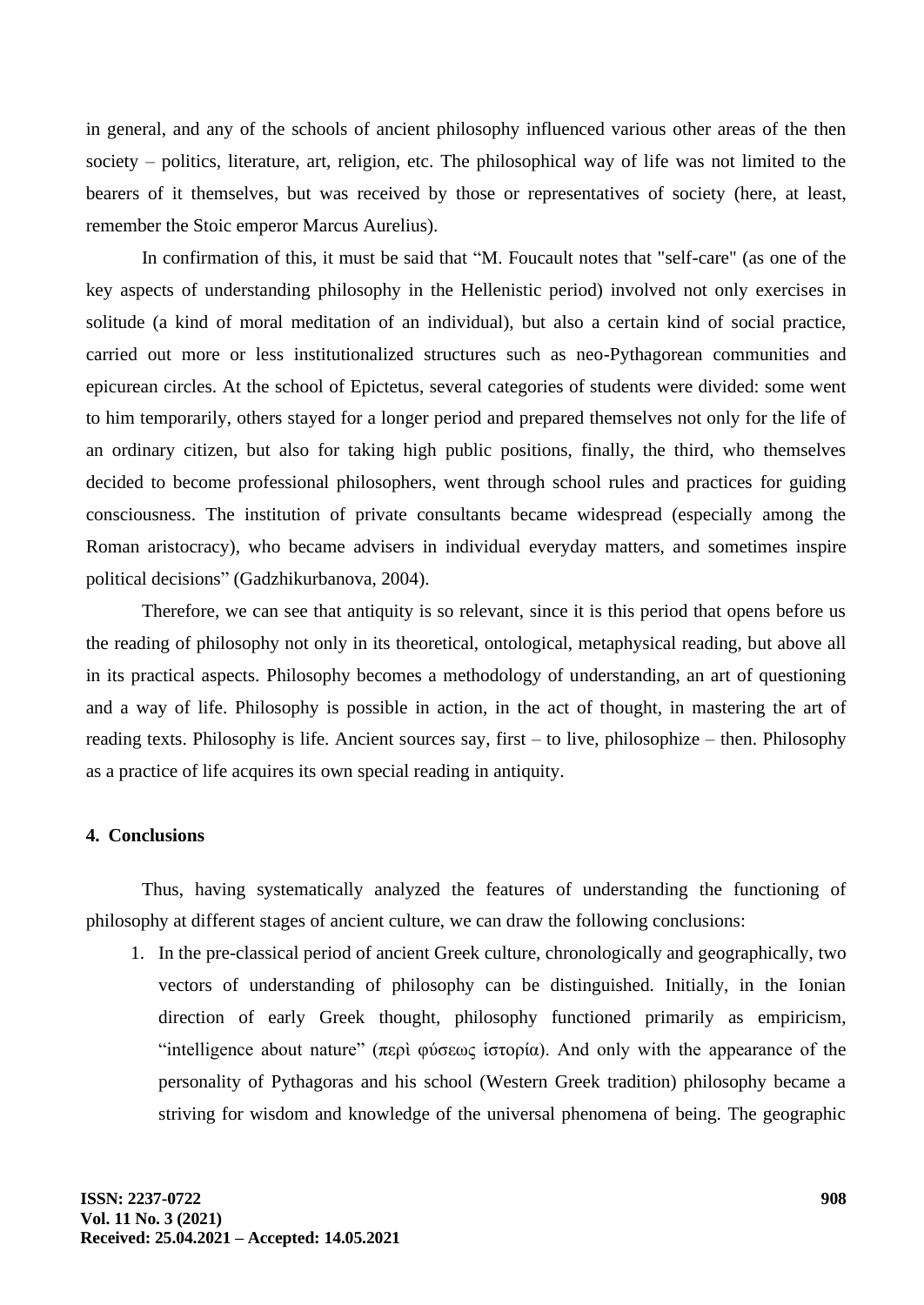dichotomy of understanding metaphilosophy in this period of ancient philosophy is due, in our opinion, to certain geographical, cultural and socio-political characteristics.

- 2. This dichotomous functioning of philosophy in the pre-classical period became the basis for the fact that in the classical and Hellenistic periods of antiquity it already existed in the unity of theory and practice. And this can be described as the "ancient project" of metaphilosophy. Consequently, the image of a philosopher at this stage of the historical and philosophical discourse was not an abstract figure in ancient society, who was only engaged in writing treatises, self-knowledge and didactic role, but was a living example, was a practitioner of what he taught, wrote and researched.
- 3. We can see the idea of metaphilosophy in ancient society as two-vector: theoretical and practical. On the one hand, it is aimed at comprehending philosophical problems, the development of new concepts and concepts, and, on the other hand, philosophy becomes applied, since it gives an understanding of those or processes and phenomena that we can observe both in society as a whole and in the life of everyone. from us. This two-vector understanding of ancient philosophy led to the further development of metaphilosophy in particular and philosophy in general.

# **References**

Banicki, K. (2015). Therapeutic Arguments, Spiritual Exercises, or the Care of the Self: Martha Nussbaum, Pierre Hadot and Michel Foucault on Ancient Philosophy, *Ethical Perspectives*, 22, 601-634.

Chanyshev, A. (1981). *Course of lectures on ancient philosophy. Textbook for undergraduate and graduate students of philosophical faculties and departments of universities.* Moscow: Vysshaya shkola.

Cooper, J. (2012). *Pursuits of Wisdom: Six Ways of Life in Ancient Philosophy from Socrates to Plotinus.* Princeton: Princeton University Press.

Deleuze, Zh., Gvattari, F. (1998). *What is philosophy?* Moscow: Institute for Experimental Sociology.

Foucault, M. (1986). *The Care of the Self*. New York: Pantheon.

Gadzhikurbanova, P. (2004). The specifics of the stoic interpretation of virtue (the notion of "proper according to circumstances". *Ethical Thought*, 5, 128-142.

Garntsev, M. (1999). *Pierre Ado and his approach to ancient philosophy.* Moscow: Humanitarian Literature Publishing House.

Hadot, P. (1995). *Philosophy as a Way of life: Spiritual Exercises from Socrates to Foucault*. Oxford: Blackwell.